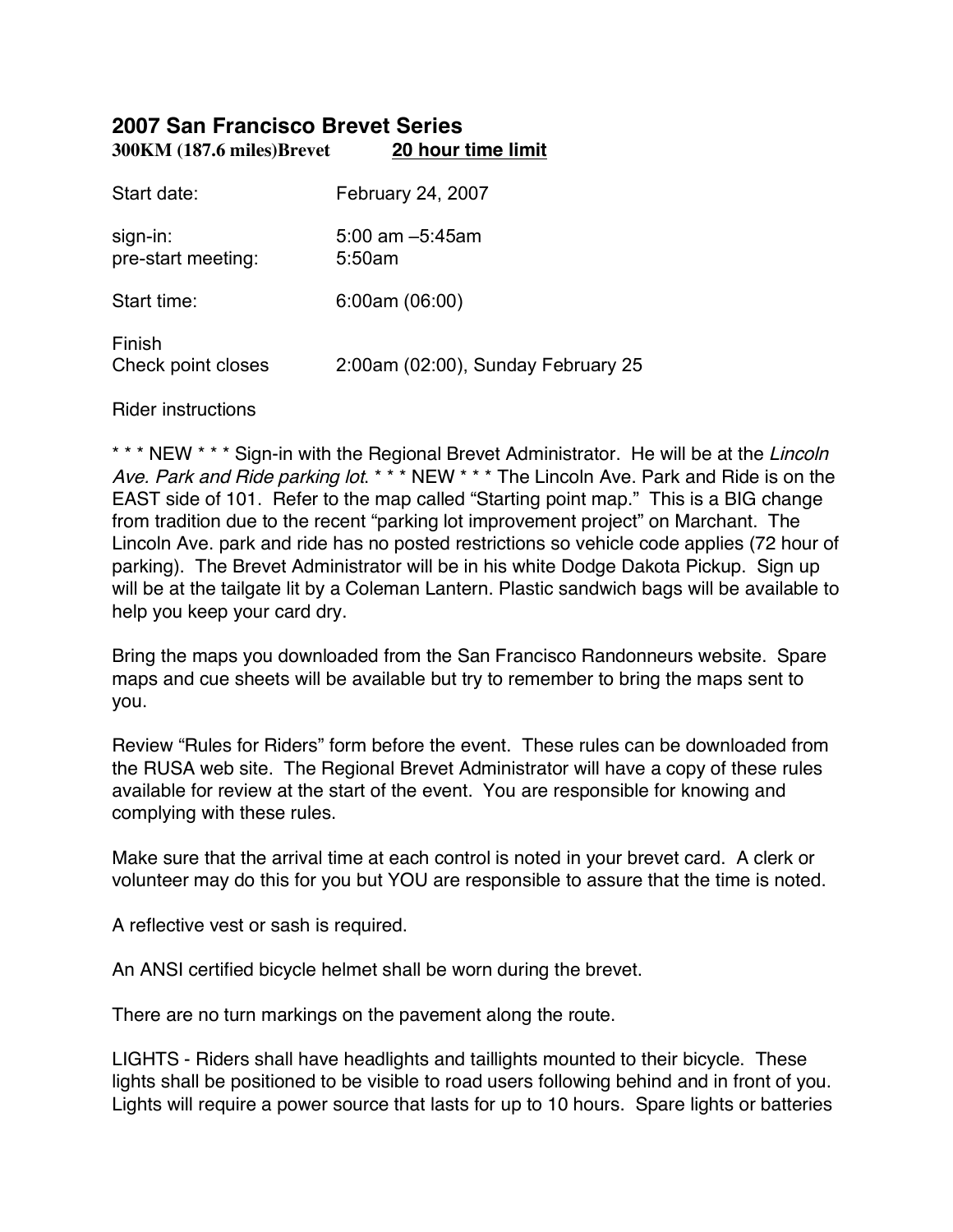must be brought to cover the 10 hour period of darkness. Riders using generator powered lights shall carry spare light bulbs. Riders whose lights fail and lack back up systems are disqualified.

### Riders are encouraged to wear helmet mounted lights to aid in navigation. First Control: Petaluma Safeway Store, McDowell Blvd at Washington Street

Make a purchase and collect a receipt. Write your name on the back of the receipt. If you have a Safeway Club Card and use it. Your name will be printed on the receipt. Save this receipt with your brevet card. Write your name on the receipt if you don't have or use a Safeway Club Card.

### Second Control: Healdsburg Safeway, Matheson and Vine Street

Make a purchase and collect receipt. Write your name on the back of the receipt. If you have a Safeway Club Card and use it. Your name will be printed on the receipt. Save this receipt with your brevet card. Write your name on the receipt if you don't have or use a Safeway Club Card.

### Third Control: The Marshall Store, 19225 Highway One, Marshall, CA 94940

The Store is brown and is on the west side of Highway One. There is a marina and Boat yard next to the store. Go in, ask the clerk to stamp your card, write the time (24 hour format) on the card, and then initial it. Pay the clerk \$1 for this kind service. The clerk may waive the charge if you purchase something. Feel free to purchase food or other nourishment for your return trip.

**Note: The Marshall store stays open until approximately 6:00 PM. For those riders who arrive in Marshall after the store closes you are required to use the provided post card and drop it off at the** Marshall Post Office, 19200 Highway One, Marshall, CA 94940**. The P.O. is just across the street from the boat yard next to the store. Sign the card, note your time of arrival. Businesses along Hwy 1 often close around sunset. Keep this in mind with regard to water and food provisions. You may need to double up on provisions before Marshall.**

### Secret Control:

This event will have a secret control

### Finish control: toll plaza of the Golden Gate Bridge CLOSES AT 2:00 AM (02:00)

At finish — sign the arrival sheet with the brevet official ---make sure the official writes the finish time on the ride card ---sign the brevet card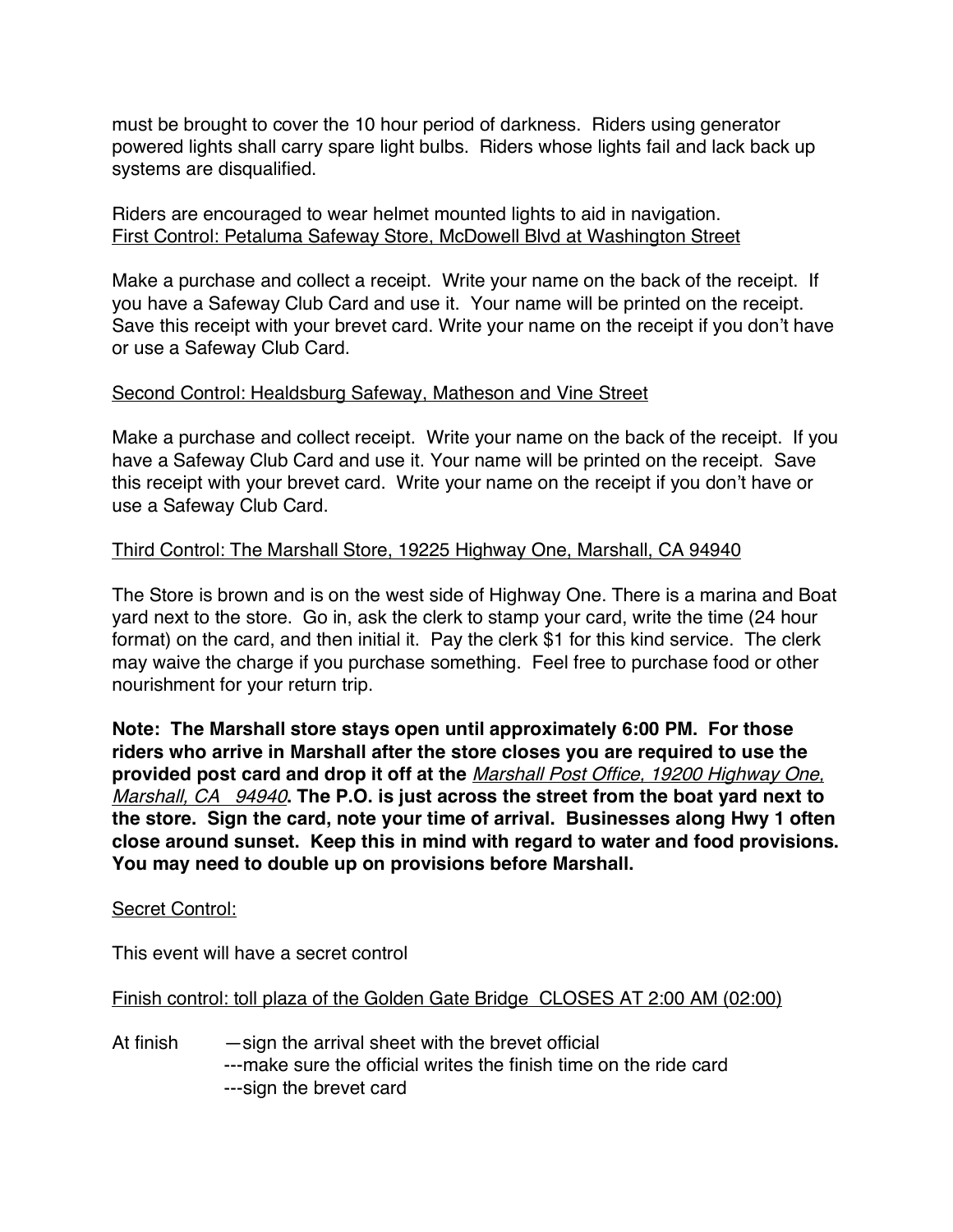---Turn in your brevet card to the official for certification Usually, bicyclists are required to use the West side sidewalk during daylight hours and the East after sunset. The sidewalks are closed to pedestrians after sunset. Bicyclists can use the east side sidewalk. You will need to request security open the gate for you. There are fully improved paved pathways to the sidewalks on both sides of the bridge.

Hand the completed brevet card with receipts to the official for certification. This card will be returned to you after the brevet has been certified at an undetermined later date. Certification can take up to 26 weeks.

#### **Brevet Information**

Brevets will begin promptly at the designated starting time. The starting official will stay at the start 5-10 minutes after the first group has started. Riders arriving at the start after this will be considered no-shows.

#### **Directions**

The 2007 brevet series will begin at the south end of the Golden Gate Bridge (Route 101).

NB Directions: On 101, exit at the last exit available before the toll plaza This exit takes you to Lincoln Street where parking is available at the park & ride about 0.2 mile east of the tourist parking area.

SB Directions: On 101, exit at the first exit immediately after the toll plaza (south side) (200-300 feet). You should try to pay at the outermost (furthest west) toll booth to ease exit. This exit drops you onto Merchant Drive. Go down the street one car legth to the first intersection. Take a right turn at the Bus Stop go downhill then under the toll booth plaza drive past the vista point and then past the freeway on-ramp and continue to the intersection with Lincoln. Turn left. Travel to the first bend about 0.1 miles east of the intersection and you will find a gravel parking area on the north side of the road. Find a convenient place to park and locate the RBA.

There are other parking areas beyond the old Marchant location. Fort Winfield has a parking area. There is a gravel lot west of Fort Winfield that looks inviting but the parking use is unknown. Park at your own risk in these areas.

The brevet will start at the planter next to the Joseph Strauss statue just east of the gift shop. This is similar to the 200k brevet start location.

There is also a park and ride (Tail Head Parking) at the north end of the bridge on the west side of the Bridge off of Counzelman. This is free parking.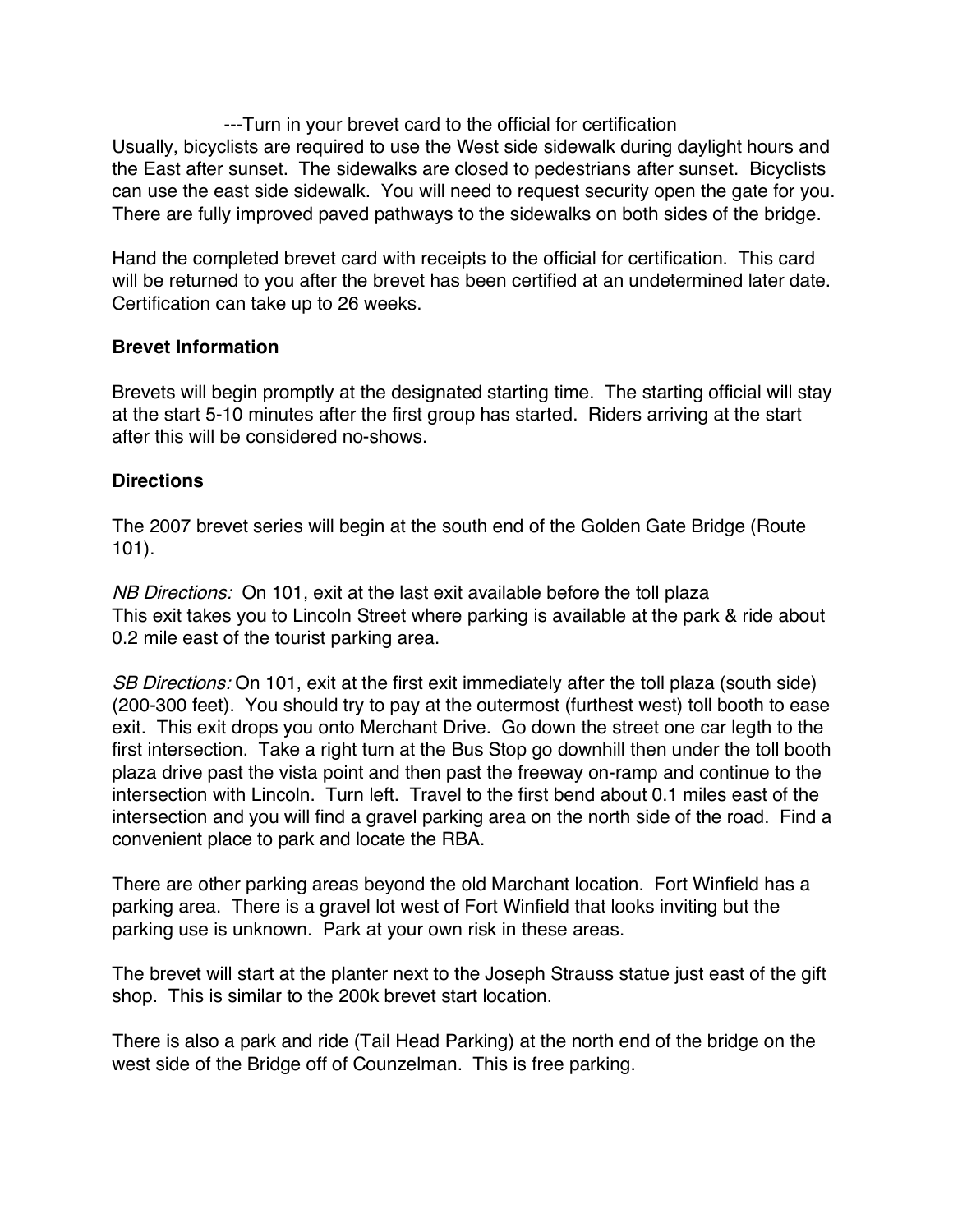Do not park in the lot immediately adjacent to the Gift shop. Your vehicle may be towed. San Francisco and south Marin residents are encouraged to cycle to the start.

## **Suggestions**

Riders are encouraged to carry a hydration pack of at least 70 ounces filled with your favorite electrolyte replacement supplement/energy drink.

Riders are encouraged to carry at least two 20 ounce bottles of water

Riders are encouraged to carry at least 1200 calories of your favorite travel food in the event that you bonk far from a control location. There are fewer control locations this year so feel free to stop between controls to get food. Listen to your body. Eat before you are hungry. Drink before you are thirsty. A loss of appetite can often be a sign of dehydration. Fortunately, this time of year results in reduced perspiration rates.

Riders are encouraged to carry a spare tire, two spare inner tubes, a patch kit, tire levers, a pump, a spoke wrench, spare spokes, a tire boot, a simple multi-tool, a chain tool. Check and stress test these systems before you begin.

Riders are encouraged to use tires with less than 100 miles of wear. Sew-up/tubular tires are not recommended. The routes have several miles of rather bumpy pavement. Larger section tires (25 mm or larger) and lower tire pressures are suggested.

Riders are encouraged to have a small first aid kit (bandages, anti-botic cream, allergy medications, ibuprofen/aspirin/acetaminophen, sun screen, antacid tablets, chamois butter/bag balm, salt, electrolyte capsules, sunscreen)

Riders are encouraged to mount mudguards if rain is forecast. This is suggested as much as a courtesy to other riders you may be riding with as it is a personal convenience.

## **Memberships**

RUSA Membership is required for your effort to count toward the Super Randonneur Award, the Randonneur 5000 award and to qualify for Paris Brest Paris. RUSA membership is also required to be eligible to obtain an award(medal). If a RUSA number is not provided to the Regional Brevet Administrator within 10 days of finishing the event the result will be listed as a non-member(independent).

## **Bike Check**

Entrant bicycles will be checked for lighting equipment before the start. The brevet start is a before sunrise, Riders will need to have lights mounted on their bicycles and operating at the